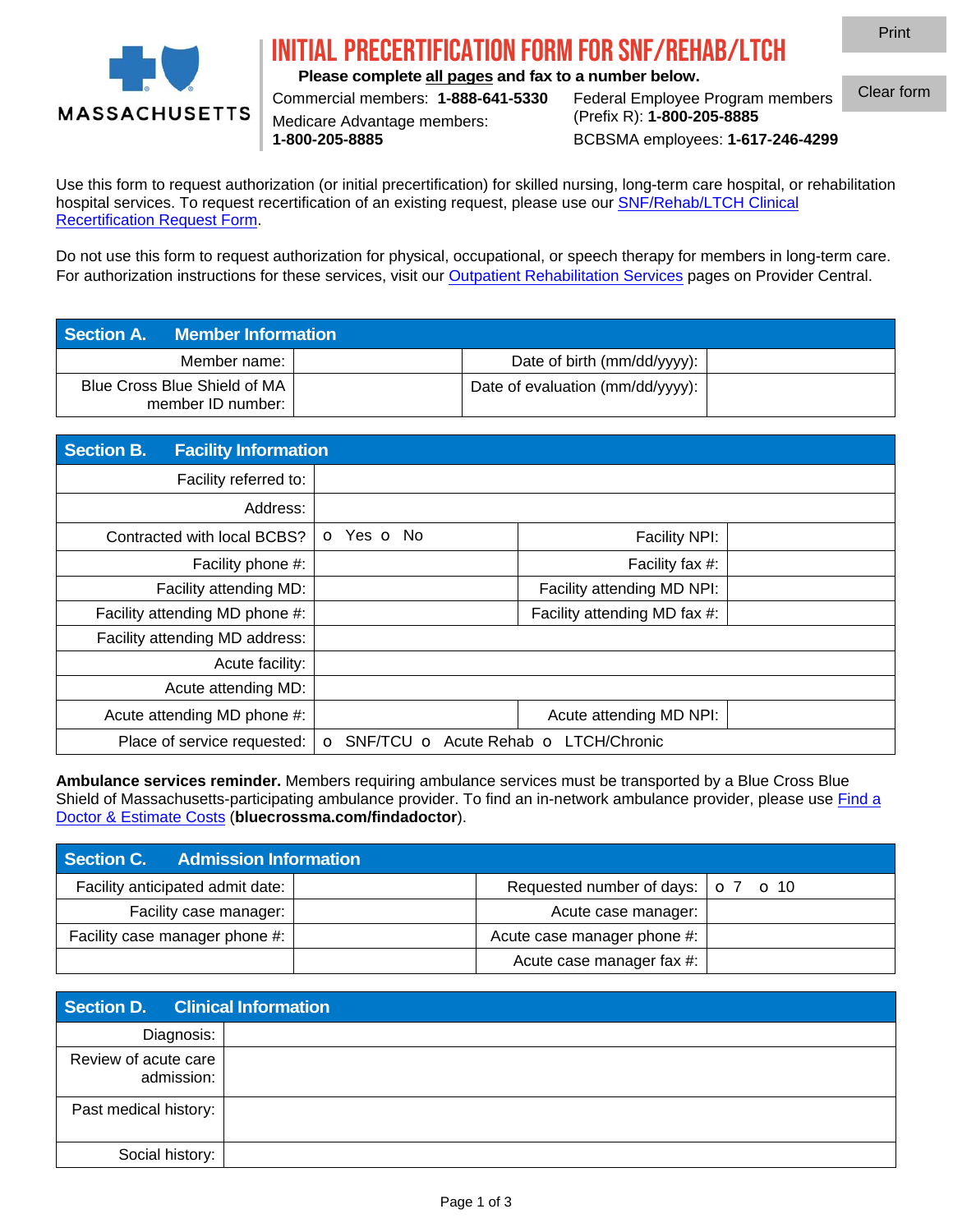|  | Mei<br>name<br>10 H |  | $\mathbf{r}$<br>∕ו∨וכ<br>┄<br>$\boldsymbol{\pi}.$ |  | birth.<br>$\sim$ |  |
|--|---------------------|--|---------------------------------------------------|--|------------------|--|
|--|---------------------|--|---------------------------------------------------|--|------------------|--|

|         | <b>Section E.</b>           |    |                | <b>Clinical Status/Treatment</b> |         |               |                                  |         |                       |         |               |       |
|---------|-----------------------------|----|----------------|----------------------------------|---------|---------------|----------------------------------|---------|-----------------------|---------|---------------|-------|
| $\circ$ | Alert & oriented<br>$\circ$ |    |                |                                  |         | Pain:         |                                  | /10     | Isolation<br>$\circ$  |         |               |       |
| $\circ$ | Able to follow commands     |    |                |                                  | $\circ$ |               | Able to participate in treatment |         |                       |         |               |       |
|         |                             | T: |                |                                  | P:      |               | R:                               |         |                       | BP:     |               |       |
|         |                             |    |                |                                  |         |               |                                  |         |                       |         |               |       |
| $\circ$ | 02                          |    |                | Sat:                             |         | $\%$          |                                  | $\circ$ | <b>Nebs</b>           | Freq:   |               | x/day |
| $\circ$ | Trach                       |    |                |                                  |         |               |                                  |         |                       |         |               |       |
| $\circ$ | Vent                        |    | FI02:          |                                  |         | Peep:         |                                  | $\circ$ | Vent wean             | $\circ$ | Decannulation |       |
| $\circ$ | Suctioning                  |    | x/day<br>Freq: |                                  |         |               |                                  |         |                       |         |               |       |
|         |                             |    |                |                                  |         |               |                                  |         |                       |         |               |       |
| $\circ$ | Wound                       |    | Stage/type:    |                                  |         |               |                                  | $\circ$ | Dressing type:        |         |               |       |
|         | Length:                     |    |                | Width:                           |         | Depth:        |                                  |         | Dressing change freq: |         |               | x/day |
| $\circ$ | Enteral                     |    |                | % Total daily calories:          |         | $\frac{0}{0}$ |                                  |         |                       |         |               |       |
|         | Feeds.                      |    |                |                                  |         |               |                                  |         |                       |         |               |       |
| $\circ$ | <b>TPN/PPN</b>              |    |                | $\circ$                          | Rate:   |               | cc/h                             |         | x/day                 |         |               |       |
| $\circ$ | IV Therapy                  |    |                |                                  |         | $\circ$       | Rate:                            |         | cc/h                  |         | x/day         |       |

| Section F. | <b>Labs/Diagnostics</b> |              |          |                   |  |
|------------|-------------------------|--------------|----------|-------------------|--|
| WBC:       |                         | Neutrophils: | Hgb:     | Hct:              |  |
| PLT:       |                         | PT:          | PTT:     | INF:              |  |
| Na:        |                         | Κ:           | Glucose: | <b>BUN/Creat:</b> |  |

| Other labs:    |  | $\circ$   Cardiac monitoring   |
|----------------|--|--------------------------------|
| Other tests: I |  | ○ Chest X-ray Stable/Improving |

| Section G.          | <b>Current Level of Function/Treatment</b> |                    |                      |                  |           |           |      |
|---------------------|--------------------------------------------|--------------------|----------------------|------------------|-----------|-----------|------|
|                     | Independent                                | <b>Supervision</b> | <b>Contact quard</b> | <b>Min. Asst</b> | Mod Asst. | Max Asst. | Dep. |
| <b>ADL</b>          |                                            |                    |                      |                  |           |           |      |
| <b>Bed Mobility</b> |                                            |                    |                      |                  |           |           |      |
| Transfers           |                                            |                    |                      |                  |           |           |      |
| Ambulation          |                                            |                    |                      |                  |           |           |      |

|            |           | Walking distance (in feet): |            | Device: I  | $\circ$ Cane $\circ$ Walker $\circ$ Wheelchair |  |
|------------|-----------|-----------------------------|------------|------------|------------------------------------------------|--|
|            |           |                             |            | Endurance: | ○ Good ○ Fair ○ Poor                           |  |
| $\left($ ) | <b>PT</b> | Frequency:                  | x Hrs/Day: |            | x Days/Week:                                   |  |
|            | <b>OT</b> | Frequency:                  | x Hrs/Day: |            | x Days/Week:                                   |  |
|            | <b>ST</b> | Frequency:                  | x Hrs/Day: |            | x Days/Week:                                   |  |

| Section H.          | <b>Prior Level of Function/Treatment</b> |                    |                      |                  |           |           |      |
|---------------------|------------------------------------------|--------------------|----------------------|------------------|-----------|-----------|------|
|                     | Independent                              | <b>Supervision</b> | <b>Contact quard</b> | <b>Min. Asst</b> | Mod Asst. | Max Asst. | Dep. |
| <b>ADL</b>          |                                          |                    |                      |                  |           |           |      |
| <b>Bed Mobility</b> |                                          |                    |                      |                  |           |           |      |
| <b>Transfers</b>    |                                          |                    |                      |                  |           |           |      |
| Ambulation          |                                          |                    |                      |                  |           |           |      |

| Walking distance (in feet): | Device: $\log$ Cane $\log$ Walker $\log$ Wheelchair |
|-----------------------------|-----------------------------------------------------|
|                             | Endurance: $\circ$ Good $\circ$ Fair $\circ$ Poor   |